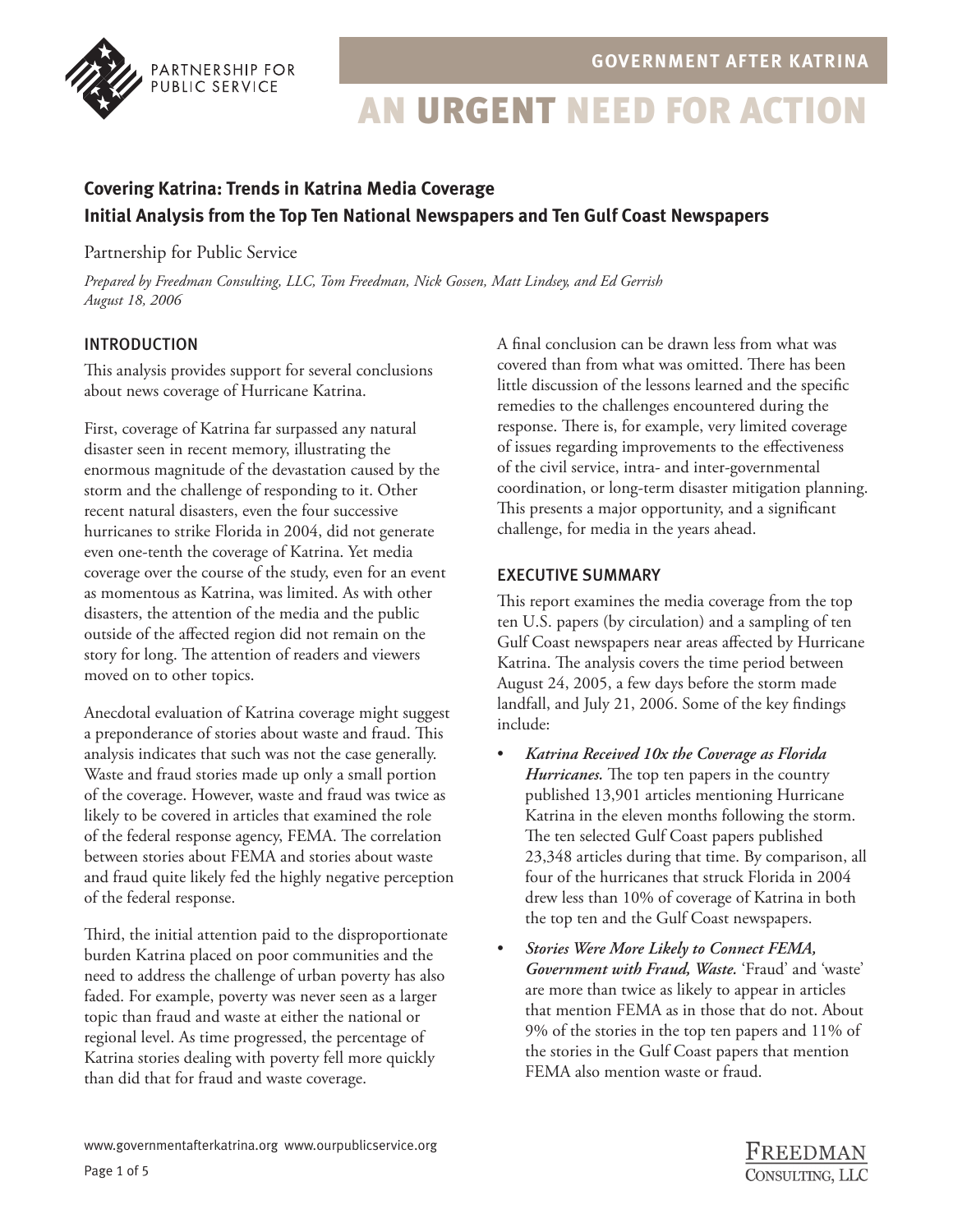

• *Poverty and Lessons Learned Received Little Coverage.* Poverty coverage was initially very limited and even less sustained than overall coverage. By November 2005, less than 4% of national coverage and less than 2% of Gulf Coast coverage mentioned poverty. Discussion of issues related to governmental reform and lessons learned from the event were even less a part of the stories. Overall, less than 1% of the Katrina stories in topten or Gulf Coast newspapers mentioned 'lessons learned'.

## METHODOLOGY

The data are derived from a search of news articles from two different sets of daily newspapers. The data were gathered for the dates of August 24, 2005 to July 21, 2006. The first group captured was the top ten circulating daily newspapers in the U.S. which have a combined total circulation of over 12 million. They include:

- *• USA Today*
- *• Wall Street Journal*
- *• New York Times*
- *• Los Angeles Times*
- *• Washington Post*
- *• Chicago Tribune*
- *• New York Daily News*
- *• Philadelphia Inquirer*
- *• Denver Post/Rocky Mountain News*
- *• Houston Chronicle*

Also included in the analysis are is a sampling of ten Gulf Coast newspapers, affected by the Hurricane and its aftermath, which include:

- *Clarion-Ledger* (Jackson, Mississippi)
- *Hattiesburg American* (Mississippi)
- *Times-Picayune* (New Orleans, Louisiana)
- *Shreveport Times* (Louisiana)
- *Baton Rouge Advocate* (Louisiana)
- *News-Star* (Monroe, Louisiana)
- *Birmingham Post Herald* (Alabama)1
- *Birmingham News* (Alabama)
- *Anniston Star* (Alabama)
- *Houston Chronicle* (Texas)2

The search was conducted using the Factiva search engine, a service of Dow Jones Reuters Business Interactive, LLC. Searches were conducted using keywords in the full text of news articles. In all of the searches, both the terms 'hurricane' and 'Katrina' were used. When searching for articles on waste and fraud, both of the terms 'waste' or 'fraud' were used along with 'hurricane' and 'Katrina.' The search for poverty only contained the keyword 'poverty' because using the word 'poor' and searching for words that are also homonyms may generate false hits such as the articles that refer to the "poor response" to Katrina. Searches for FEMA included both the abbreviation and the full name of the agency. Searches for 'lessons learned' looked for the single phrase rather than the two individual words.<sup>3</sup>

Using the Factiva Boolean language, a search for fraud and waste in articles that mention Hurricane Katrina in the top ten papers in the US would look like: "(rst=HOU OR rst=TRIB OR rst=NYDN OR rst=DNVR OR rst=LATM OR rst=NYTF OR rst=PHLI OR rst=J OR rst=WP OR rst=USAT) AND hurricane AND Katrina AND (FEMA OR Federal Emergency Management Agency) AND (fraud OR waste)."

It is important to note that this type of media search is at best an imperfect indicator of the media coverage. Some articles which are not relevant, corrections, and reprint articles in draft and final form will be present in the results. In addition, it does not distinguish between stories on the front page versus casual mentions of the key terms in the back pages of the paper.

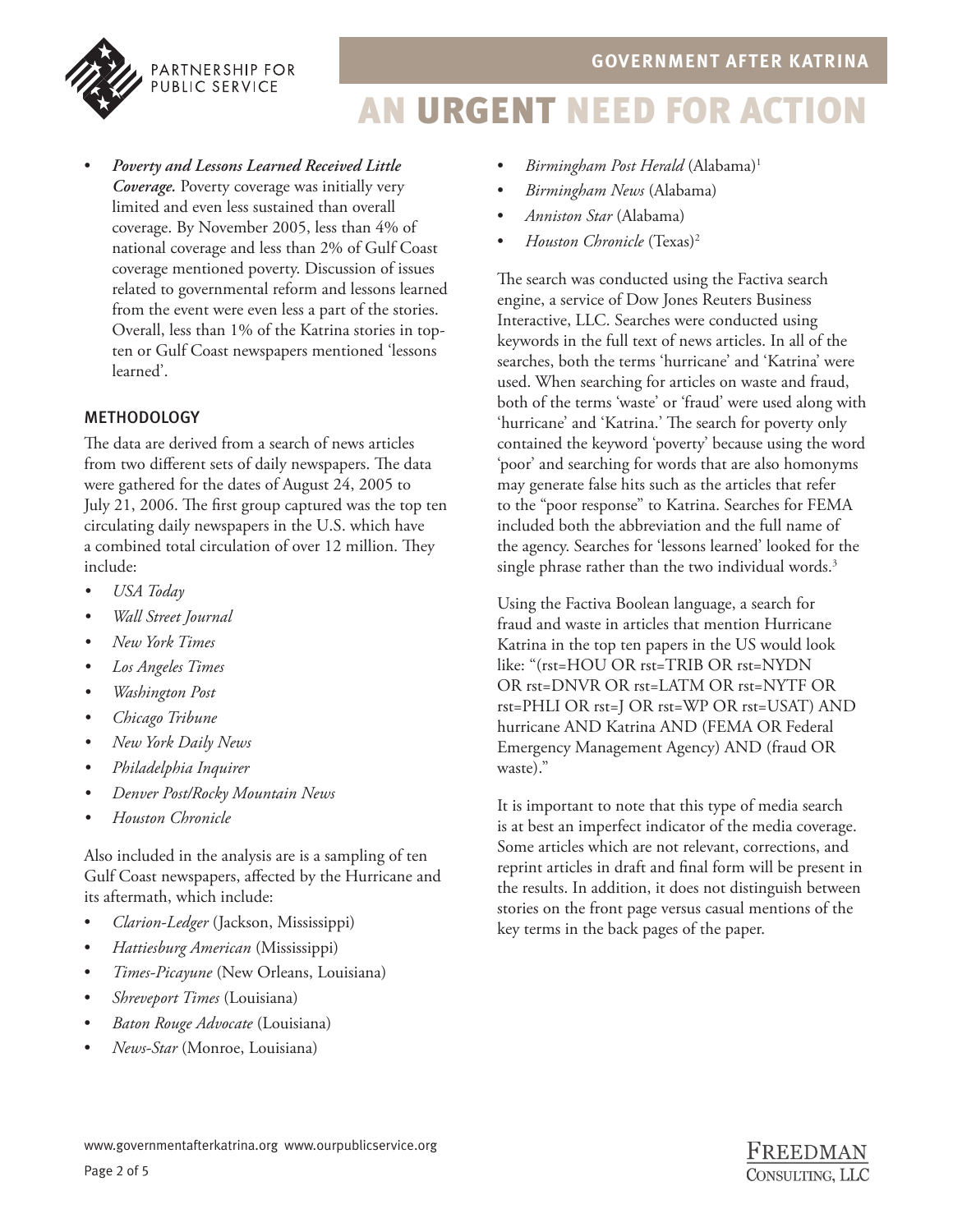

Media Coverage of 9/11, Katrina, and the 2004 Hurricanes in the Top 10 U.S. Newspapers



#### Katrina Coverage: Top 10 U.S. Papers vs. Gulf Coast Papers



www.governmentafterkatrina.org www.ourpublicservice.org

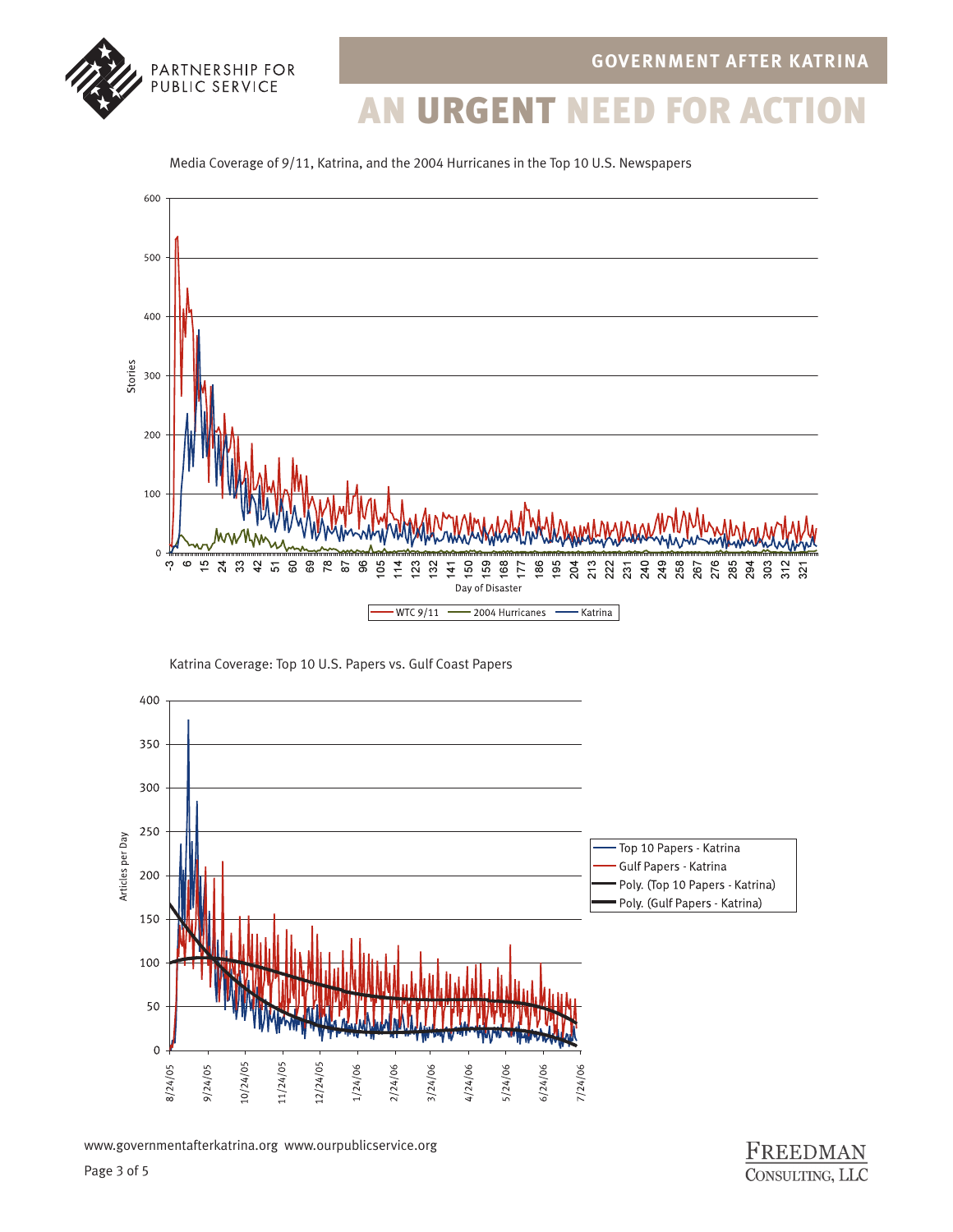

## TOTAL COVERAGE

While the top ten papers in the U.S. had the highest initial spike in stories mentioning Hurricane Katrina, the Gulf Coast newspapers selected had significantly larger number of articles over the eleven month period.<sup>4</sup> Among the top ten papers in the U.S., 13,928 stories were written that mentioned 'hurricane' and 'Katrina.' In the Gulf Coast papers selected that number was 23,348.

Because their audience has been more personally affected by the disaster than the nation as a whole, it is unsurprising that the Gulf Coast papers have sustained a much higher rate of coverage over time than the major U.S. papers. The top ten papers published less than 25% of the number of stories about Hurricane Katrina in June 2006 as they did in October 2005.<sup>5</sup> The ten Gulf Coast papers published nearly 50% as many articles about Katrina in June of this year as they did in October of last year.<sup>6</sup>

Compared to other recent events, Hurricane Katrina ranks very highly, though not as high as September 11. The 2004 hurricane season had four large storms make landfall in Florida, but coverage of the four storms put together (Charley, Frances, Ivan, and Jeanne)<sup>7</sup> did not draw nearly as much media coverage as Katrina alone. The national newspapers published  $1,170$  stories on the four hurricanes over a similar 11 month period.<sup>8</sup> The Gulf Coast papers published slightly more over the same period, 1,476, this represents 8% and 6% of the coverage of Katrina, respectively. The September 11th attacks however, received almost double the coverage of Hurricane Katrina after the first eleven months of the event. In the top ten U.S. newspapers, 25,318 stories were written after  $9/11$ .<sup>9</sup>

#### COVERAGE TOPIC: WASTE & FRAUD

The topic of waste and fraud, while not an overwhelming portion of overall Katrina coverage, is substantially more prevalent in articles that also mention FEMA. The correlation between the two topics ("FEMA" and "waste" or "fraud") suggests a negative tone of coverage regarding the lead federal agency. In stories appearing in the top ten papers that do not mention FEMA (either as the abbreviation or spelled out), waste and fraud is only mentioned 3.9% of the time. However, in the stories when FEMA is mentioned, 9% also mention waste or fraud or both—more than double the frequency of stories that do not discuss FEMA. A similar doubling effect is seen in coverage in the Gulf Coast papers, where FEMA is mentioned in 21% of the Katrina stories, and waste and fraud is mentioned in 11% of those.

Waste and fraud has also been a slightly more common story for the national media than it has been for the Gulf Coast papers. While in terms of absolute numbers the Gulf Coast papers have published more articles on the topic, it has made up a slightly smaller percentage of the total coverage. In the Gulf Coast papers, 5.1% of the stories written have included the key terms either fraud or waste. Among the top ten national papers, that number is 5.5%.

Waste and fraud has also been a relatively stable component of the coverage. In approximately the first two months of Hurricane Katrina, from August 24 to November 1, 2005, 5.2% of the coverage from the top 10 papers mentioned waste or fraud. Subsequently, from November 2 to July 21, 5.8% of coverage related to waste or fraud. In the Gulf Coast papers, that trend is reversed, from 5.4% to 5%.

#### COVERAGE TOPIC: POVERTY

In the top ten U.S. newspapers, poverty was not covered with much frequency, even initially. Over time, the amount of Katrina coverage devoted to poverty fell even further. In the first two months, poverty was mentioned in 5% of the news coverage about Hurricane Katrina. After November 1, 2005 poverty appeared 3.6% of the stories, compared to 5.2% and 5.8% for fraud and waste, as mentioned above.<sup>10</sup> In the Gulf papers, poverty coverage was more stable but still constituted only a small portion of the coverage. In the first two months, Gulf newspapers mention poverty 1.7% of the time, falling to 1.6% of the time after November 1, 2005.